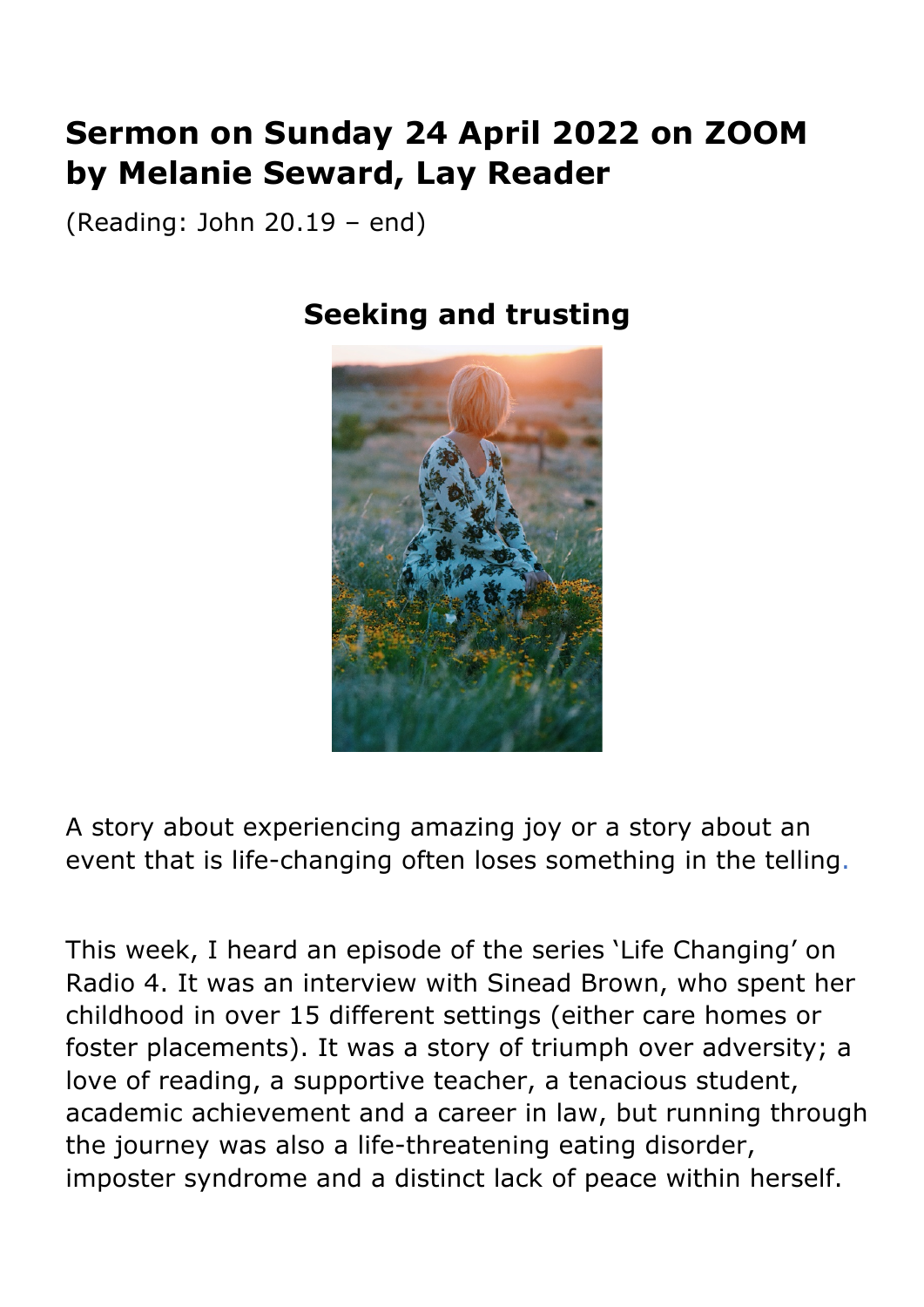She left practising law to travel and, in New Zealand, one lunch changed her life. Listening to Sinead speak, I found it hard to understand how one lunch could give her the dignity and community that she had always needed.

Today we are thinking about Thomas, one of Jesus's close band of followers, and the moment that was his life-changing experience. It's after the crucifixion. Hiding behind closed doors, the disciples are grief-stricken and directionless. Then Jesus appears to them, but Thomas is absent. He will believe when he has seen Jesus.

How do we imagine Thomas? As highly sceptical of the account of the others? As doubting that they were in their right minds? As not accepting that Jesus could rise from the dead? As almost deriding his fellows and saying, 'Listen, I'm the one making sense here'? Think about his tone, volume, speed of words and eye movement. How does Thomas say the words: *'Unless I see the mark of the nails in his hands, and put my finger in the mark of the nails and my hand in his side, I will not believe.'*?

Then, when Jesus appears to Thomas, where and how is he standing? Is he a little stand-offish or right next to Jesus? Assertive or pensive? Full of doubt or full of awe and love?

There is another way to read this passage. Thomas has been on the journey with Jesus like all the other disciples, John's Gospel portrays him as a figure who takes a full part in trying to understand what it all means. In chapter 4, Jesus tells the disciples that he will leave them, but that they know the Way,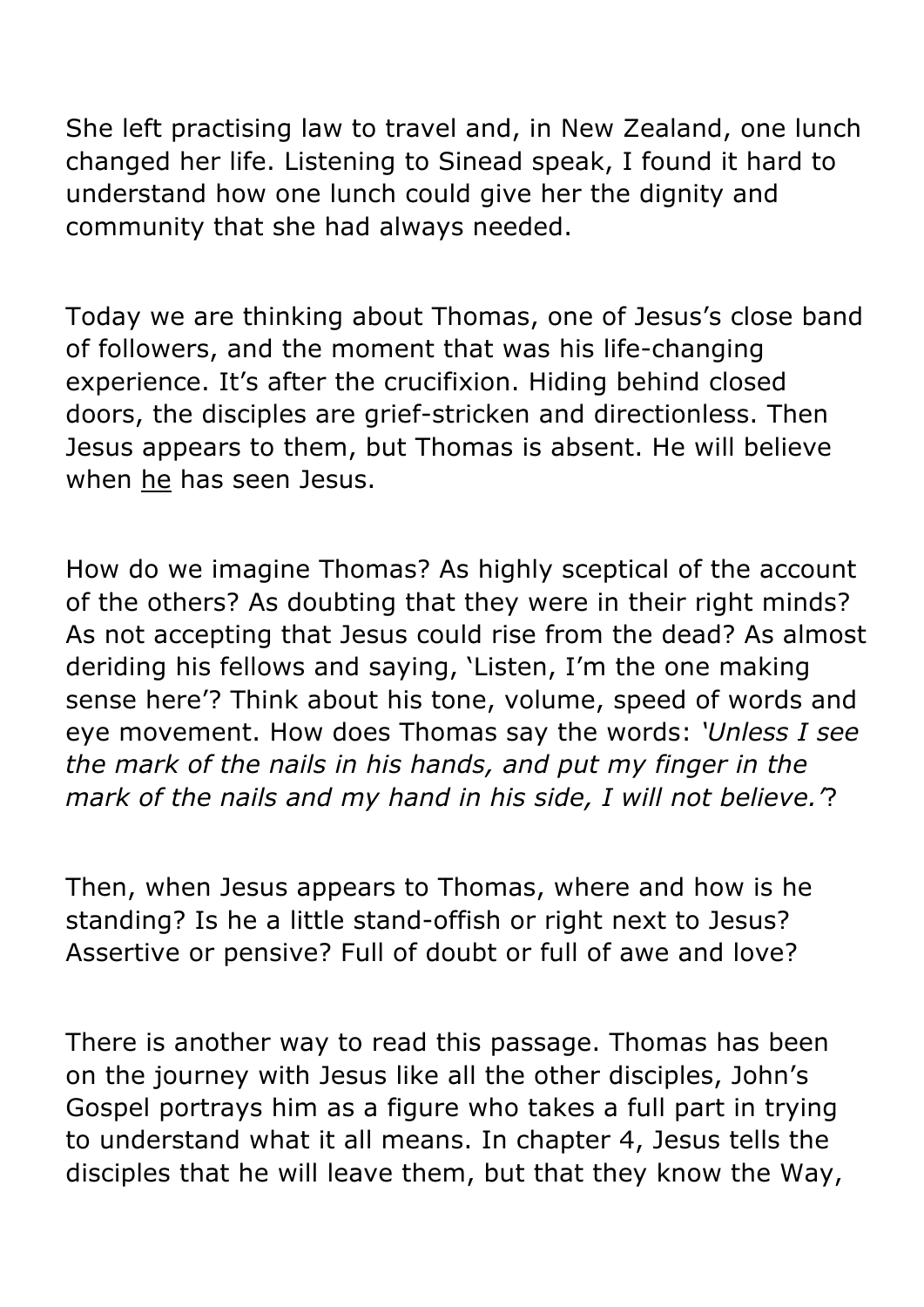and it is Thomas that feels able to say, 'Wait a minute, Jesus, no we don't, what 'way' are you talking about?' He wants to know. He cares. With the other disciples, he listens to Jesus explain that the time for him to leave is coming but the Spirit of Truth will be given to them and guide them in all that they do (chapters 14, 15 and 16).

This is the same person who is not in the room when Jesus seeks out and finds his disciples; when in John's Gospel they receive the Spirit of Truth and are given Jesus's peace. It would be surprising if Thomas did not feel left out, bereft, abandoned, left wanting or needing to have this amazing experience for himself.

Jesus's words are, *'Do not be unbelieving but believing'.* The word 'doubt' in the original Greek is not in the Gospel. Rather than thinking of 'doubting Thomas', picture Thomas as being just like Mary Magdalene and the rest of them – locked in fear, desperately wanting to experience the Risen Jesus, receive his peace and the guiding Spirit.

Jesus offers Thomas his body, but we don't know if Thomas touched the wounds left by the nails or placed his hand in the wound in his side. We do, though, know Thomas's response: *'My Lord and my God!'* No one introduces Jesus as this; Jesus does not ask Thomas whether he believes he is Lord and God. This is Thomas's personal conviction; his response is deep-felt and whole-hearted. He sees clearly that the Word did become Flesh - Jesus is the Son of God, crucified and risen from the dead.